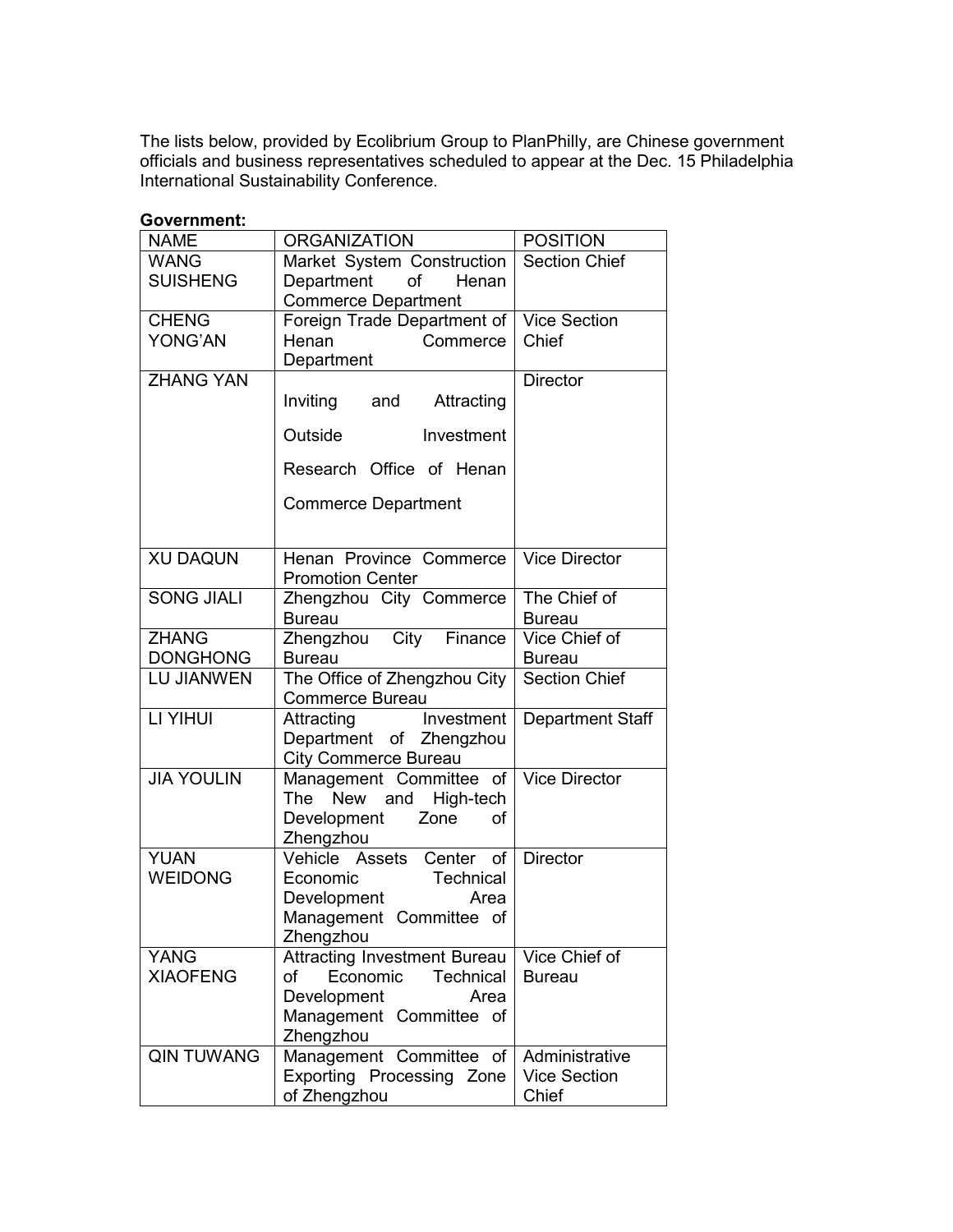| <b>XU LIN</b>      | The People's Government of      | Subprefect             |
|--------------------|---------------------------------|------------------------|
|                    | Changyuan County                |                        |
| <b>WANG</b>        | of<br><b>Bureau</b><br>Commerce | Vice Chief of          |
| <b>HAISHAN</b>     | <b>Puyang City</b>              | <b>Bureau</b>          |
| <b>CHEN HAIYAN</b> | Commerce Bureau of Hebi         | Chief of Bureau        |
|                    | Ctiy                            |                        |
| <b>ZHANG</b>       | of<br>Commerce<br><b>Bureau</b> | Chief of Bureau        |
| <b>QINGLIN</b>     | Pingdingshan City               |                        |
| <b>KANG YUN</b>    | Commerce<br>of<br><b>Bureau</b> | <b>Section Chief</b>   |
|                    | Luoyang City                    |                        |
| <b>HE</b>          | The People's Government of      | Assistant of           |
| <b>DONGCHENG</b>   | <b>Henan Province</b>           | Province               |
|                    |                                 | Governor               |
| <b>MIAO</b>        | Commerce Bureau of Henan        | Deputy Director        |
| YONGQING           | <b>Commerce Department</b>      |                        |
| <b>LIU XINYONG</b> | The People's Government of      | Deputy Mayor           |
|                    | Hebi City                       |                        |
| LI JIANWEI         | The People's Government of      | Deputy Mayor           |
|                    | Pingdingshan City               |                        |
| <b>ZHANG</b>       | Management Committee of         | <b>Director</b>        |
| YANMING            | Economic<br>Technical           |                        |
|                    | Development<br>Area<br>Ωf       |                        |
|                    | Zhengzhou                       |                        |
| <b>YUE</b>         | Yuxin International Company     | <b>General Manager</b> |
| <b>GUOYONG</b>     | Ltd.                            |                        |

## Business representatives:

| Name                           | Organization                                                                    | Position           |
|--------------------------------|---------------------------------------------------------------------------------|--------------------|
| <b>FAN GUODONG</b>             | Henan Dongda High Temperature<br>Energy-Saving Material Co., Ltd.               | President          |
| YANG FENG                      | Henan Xinyang Estate Company<br>Ltd.                                            | President          |
| LI LINHAI                      | Henan Yongchang Feitian Starch<br>Sugar Company Ltd.                            | President          |
| <b>WANG CHUNLIN</b>            | Henan Jinshan Environment-<br>friendly Sci-tech Industrial Park<br>Company Ltd. | President          |
| <b>XU XUEMIN</b>               | Hebi Anlihuanyan Tyre Company<br>Ltd.                                           | General<br>Manager |
| <b>HAO YINGQIU</b>             | Hebi Baiyunjia Printing Co., Ltd.                                               | President          |
| <b>XU QUANTANG</b>             | Henan Yilong Real Estate<br>Development Company Ltd.                            | President          |
| <b>WANG</b><br><b>QINXIANG</b> | Henan Dongqi Machine Company<br>Ltd.                                            | President          |
| <b>ZHANG JISHUI</b>            | Henan Zhongyuan Hoisting<br>Machinery Company Ltd.                              | President          |
| YANG QUANKE                    | Henan Kelong Medical Appliance<br>Company Ltd.                                  | President          |